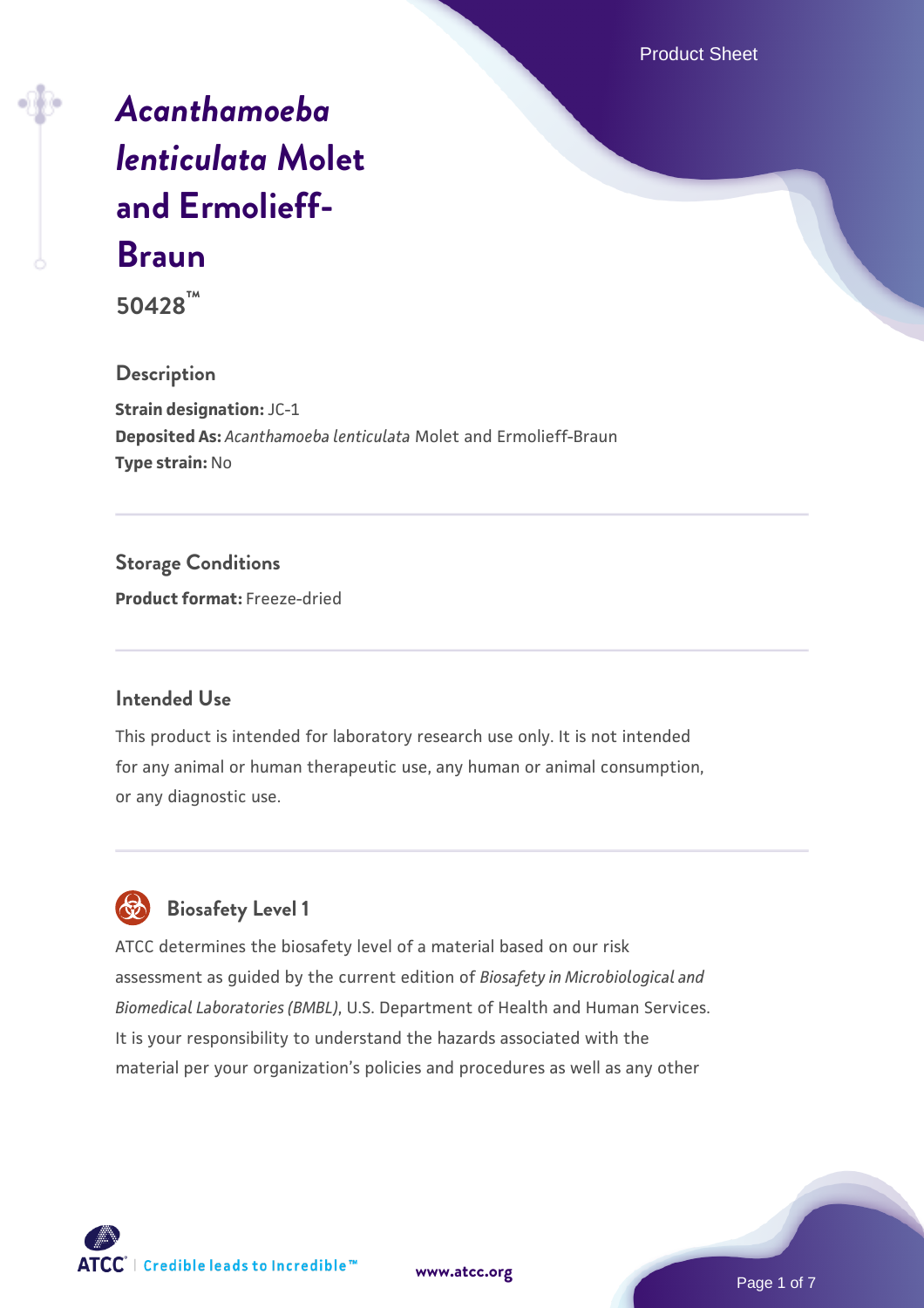## *[Acanthamoeba lenticulata](https://www.atcc.org/products/50428)* [Molet and Ermolieff-Braun](https://www.atcc.org/products/50428)<br>
Product Sheet **50428**

applicable regulations as enforced by your local or national agencies.

ATCC highly recommends that appropriate personal protective equipment is always used when handling vials. For cultures that require storage in liquid nitrogen, it is important to note that some vials may leak when submersed in liquid nitrogen and will slowly fill with liquid nitrogen. Upon thawing, the conversion of the liquid nitrogen back to its gas phase may result in the vial exploding or blowing off its cap with dangerous force creating flying debris. Unless necessary, ATCC recommends that these cultures be stored in the vapor phase of liquid nitrogen rather than submersed in liquid nitrogen.

#### **Certificate of Analysis**

For batch-specific test results, refer to the applicable certificate of analysis that can be found at www.atcc.org.

#### **Growth Conditions**

**Medium:**  [ATCC Medium 712: PYG w/ Additives](https://www.atcc.org/-/media/product-assets/documents/microbial-media-formulations/7/1/2/atcc-medium-712.pdf?rev=7a3975f3ced8477999762ca76164fb74) **Instructions for complete medium:** ATCC Medium 712 **Temperature:** 25-35°C **Culture system:** Axenic

#### **Handling Procedures**

#### **Culture maintenance:**

1. When the culture is at or near peak density, vigorously agitate the culture.



**[www.atcc.org](http://www.atcc.org)**

Page 2 of 7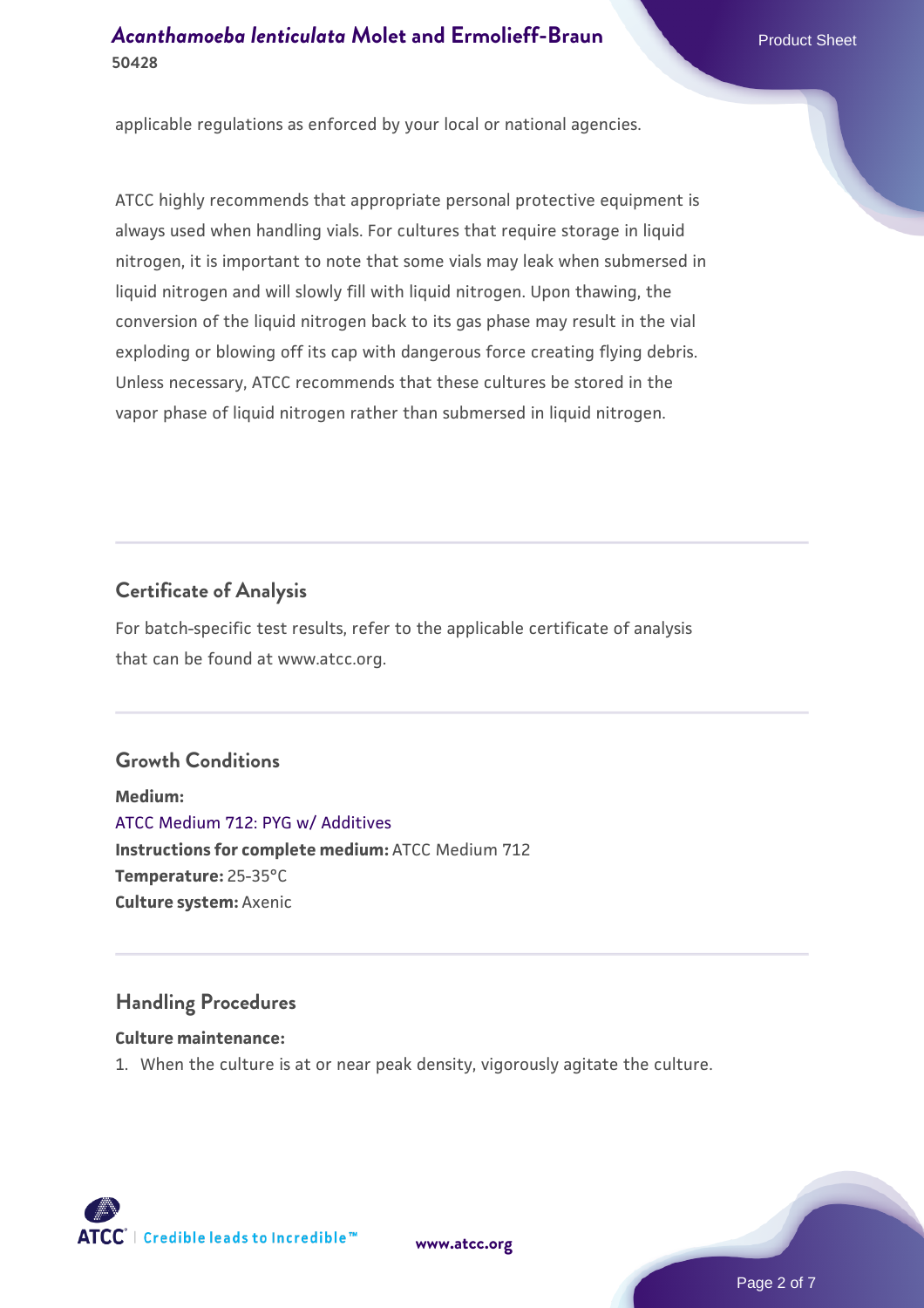## *[Acanthamoeba lenticulata](https://www.atcc.org/products/50428)* [Molet and Ermolieff-Braun](https://www.atcc.org/products/50428)<br>
Product Sheet **50428**

2. Transfer approximately 0.25 ml to a fresh tube or flask containing 5 ml of fresh ATCC medium 712.

3. Screw the caps on tightly and incubate at 25°C (incubate test tubes at a 15° horizontal slant).

4. The amoebae will form an almost continuous sheet of cells on the bottom surface of the flask or test tube. Repeat steps 1-3 at 10-14 d intervals.

#### **Cryopreservation:**

1. To achieve the best results set up cultures with several different inocula (e.g. 0.25 ml, 0.5 ml, 1.0 ml). Harvest cultures and pool when the culture that received the lowest inoculum is at or near peak density.

2. If the cell concentration exceeds the required level do not centrifuge, but adjust the concentration to between 2 x  $10^6$  and 2 x  $10^7$ cysts/ml with fresh medium. If the concentration is too low, centrifuge at 600 x g for 5 min and resuspend the pellet in the volume of fresh medium required to yield the desired concentration.

3. While cells are centrifuging prepare a 15% (v/v) solution of sterile DMSO as follows: Add the required volume of DMSO to a glass screw-capped test tube and place it in an ice bath. Allow the DMSO to solidify. Add the required volume of refrigerated medium. Dissolve the DMSO by inverting the tube several times.

 \*NOTE: If the DMSO solution is not prepared on ice, an exothermic reaction will occur that may precipitate certain components of the medium.

4. Mix the cell preparation and the DMSO in equal portions. Thus, the final concentration will be between  $10^6$  and  $10^7$  cells/ml and 7.5% (v/v) DMSO. The time from the mixing of the cell preparation and DMSO stock solution before the freezing process is begun should be no less than 15 min and no longer than 30 min.

5. Dispense in 0.5 ml aliquots into 1.0 - 2.0 ml sterile plastic screw-capped cryules (special plastic vials for cryopreservation).

6. Place the vials in a controlled rate freezing unit. From room temperature cool at -1°C/min to -40°C. If the freezing unit can compensate for the heat of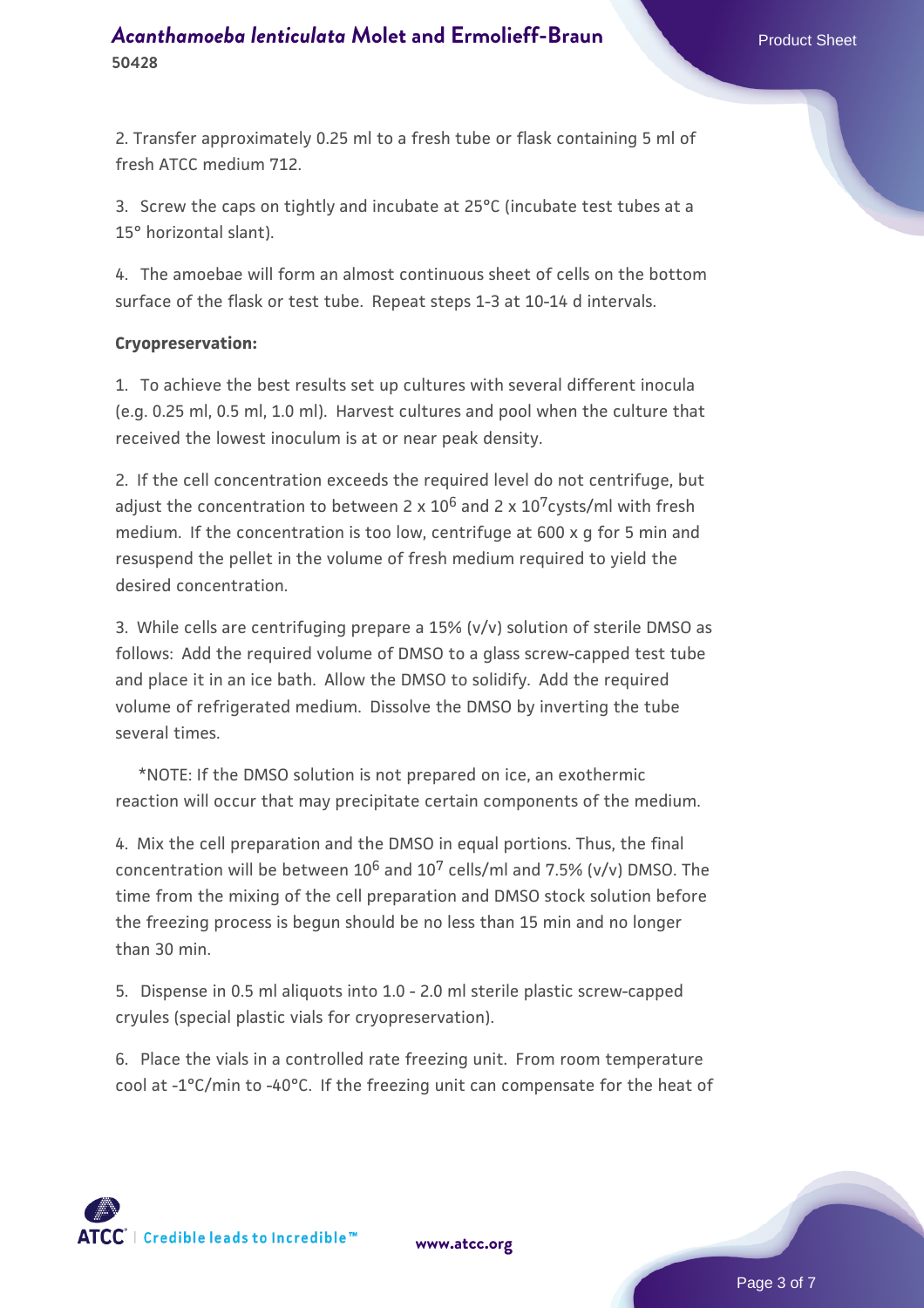## *[Acanthamoeba lenticulata](https://www.atcc.org/products/50428)* [Molet and Ermolieff-Braun](https://www.atcc.org/products/50428)<br>
Product Sheet **50428**

fusion, maintain rate at -1°C/min through the heat of fusion. At -40°C plunge into liquid nitrogen. Alternatively, place the vials in a Nalgene 1°C freezing apparatus. Place the apparatus at -80°C for 1.5 to 2 hours and then plunge ampules into liquid nitrogen. (The cooling rate in this apparatus is approximately

 $-1$ °C/min.)

7. The frozen preparations are stored in either the vapor or liquid phase of a nitrogen freezer.

8. To establish a culture from the frozen state place an ampule in a water bath set at 35°C (2-3 min). Immerse the vial just sufficient to cover the frozen material. Do not agitate the vial.

9. Immediately after thawing, aseptically remove the contents of the ampule and inoculate into 5 ml of fresh ATCC medium 712 in a T-25 tissue culture flask or plastic 16 x 125 mm screw-capped test tube. Incubate at 25°C.

## **Material Citation**

If use of this material results in a scientific publication, please cite the material in the following manner: *Acanthamoeba lenticulata* Molet and Ermolieff-Braun (ATCC 50428)

## **References**

References and other information relating to this material are available at www.atcc.org.

#### **Warranty**

The product is provided 'AS IS' and the viability of ATCC® products is warranted for 30 days from the date of shipment, provided that the

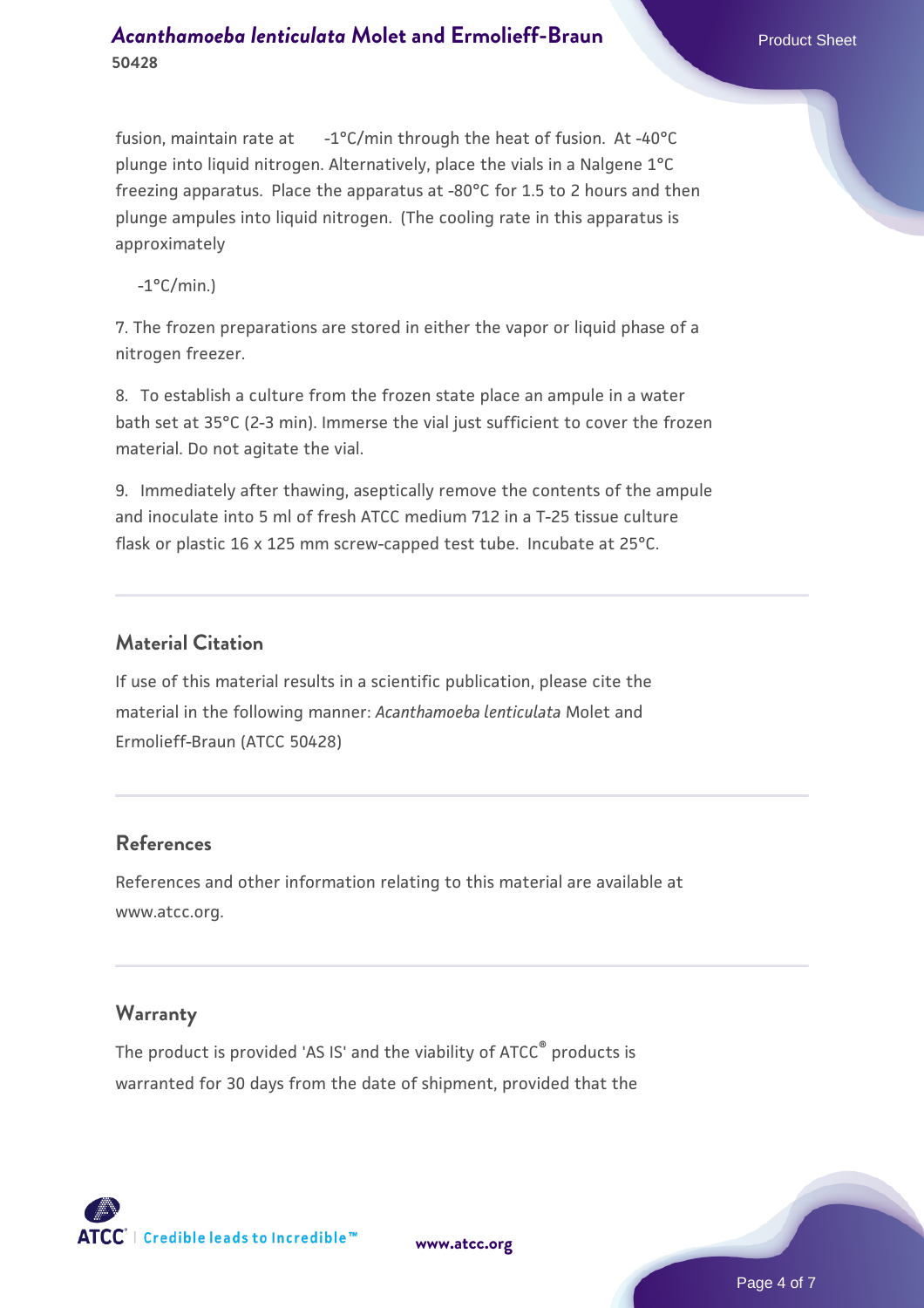customer has stored and handled the product according to the information included on the product information sheet, website, and Certificate of Analysis. For living cultures, ATCC lists the media formulation and reagents that have been found to be effective for the product. While other unspecified media and reagents may also produce satisfactory results, a change in the ATCC and/or depositor-recommended protocols may affect the recovery, growth, and/or function of the product. If an alternative medium formulation or reagent is used, the ATCC warranty for viability is no longer valid. Except as expressly set forth herein, no other warranties of any kind are provided, express or implied, including, but not limited to, any implied warranties of merchantability, fitness for a particular purpose, manufacture according to cGMP standards, typicality, safety, accuracy, and/or noninfringement.

#### **Disclaimers**

This product is intended for laboratory research use only. It is not intended for any animal or human therapeutic use, any human or animal consumption, or any diagnostic use. Any proposed commercial use is prohibited without a license from ATCC.

While ATCC uses reasonable efforts to include accurate and up-to-date information on this product sheet, ATCC makes no warranties or representations as to its accuracy. Citations from scientific literature and patents are provided for informational purposes only. ATCC does not warrant that such information has been confirmed to be accurate or complete and the customer bears the sole responsibility of confirming the accuracy and completeness of any such information.

This product is sent on the condition that the customer is responsible for and assumes all risk and responsibility in connection with the receipt, handling, storage, disposal, and use of the ATCC product including without limitation taking all appropriate safety and handling precautions to minimize health or environmental risk. As a condition of receiving the material, the customer

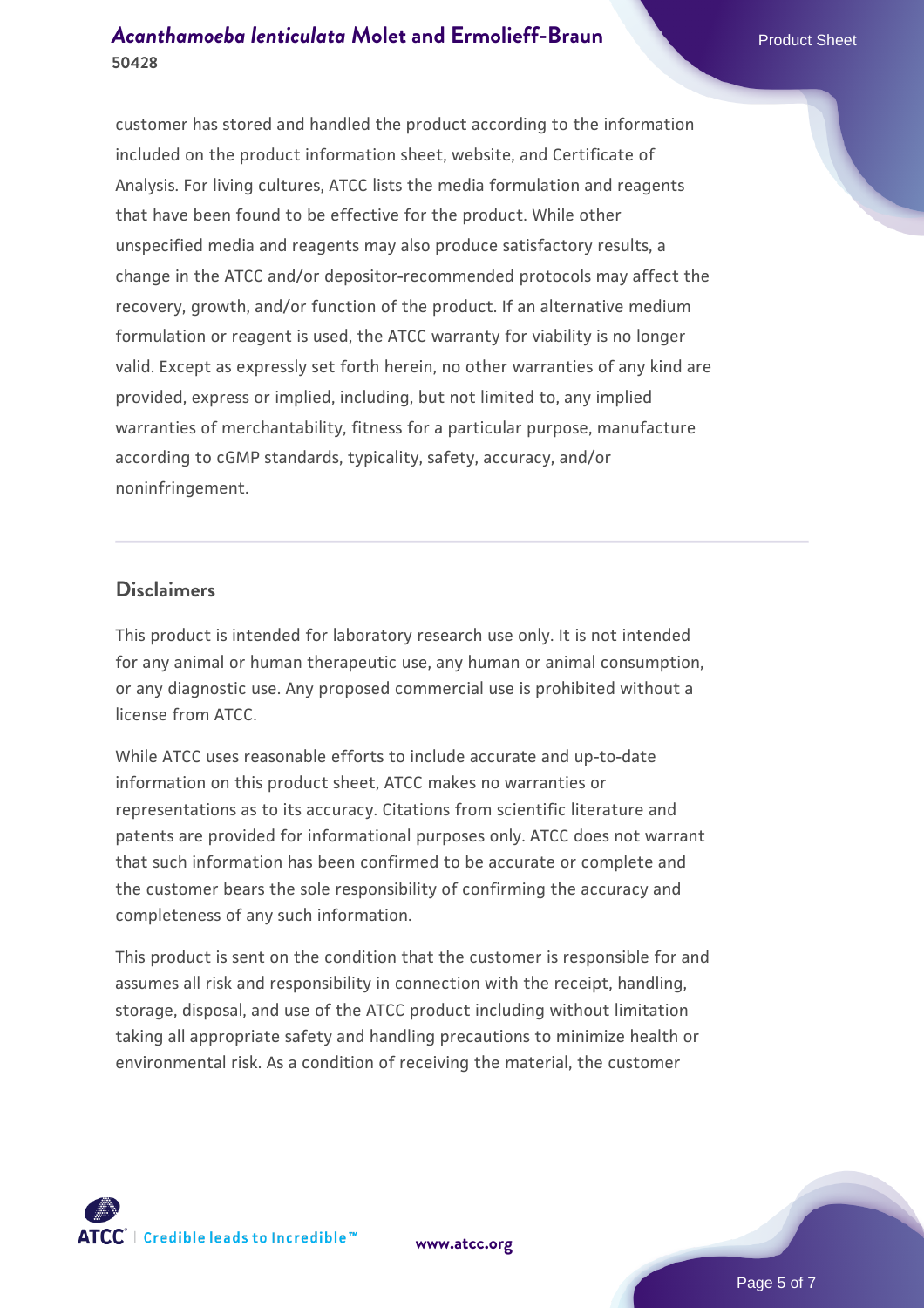agrees that any activity undertaken with the ATCC product and any progeny or modifications will be conducted in compliance with all applicable laws, regulations, and guidelines. This product is provided 'AS IS' with no representations or warranties whatsoever except as expressly set forth herein and in no event shall ATCC, its parents, subsidiaries, directors, officers, agents, employees, assigns, successors, and affiliates be liable for indirect, special, incidental, or consequential damages of any kind in connection with or arising out of the customer's use of the product. While reasonable effort is made to ensure authenticity and reliability of materials on deposit, ATCC is not liable for damages arising from the misidentification or misrepresentation of such materials.

Please see the material transfer agreement (MTA) for further details regarding the use of this product. The MTA is available at www.atcc.org.

## **Copyright and Trademark Information**

© ATCC 2021. All rights reserved. ATCC is a registered trademark of the American Type Culture Collection.

### **Revision**

This information on this document was last updated on 2021-05-19

## **Contact Information**

ATCC 10801 University Boulevard Manassas, VA 20110-2209 USA US telephone: 800-638-6597 Worldwide telephone: +1-703-365-2700



**[www.atcc.org](http://www.atcc.org)**

Page 6 of 7